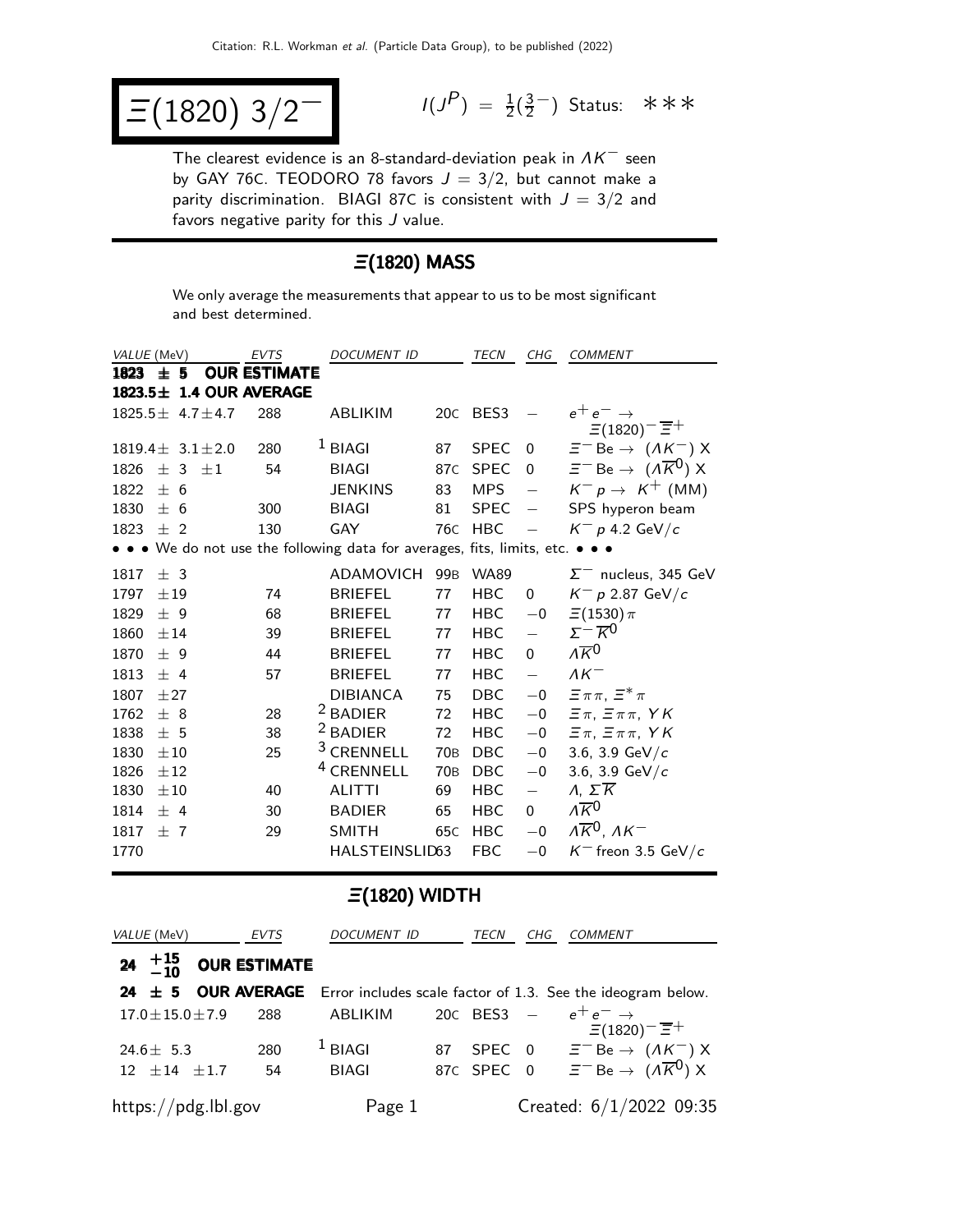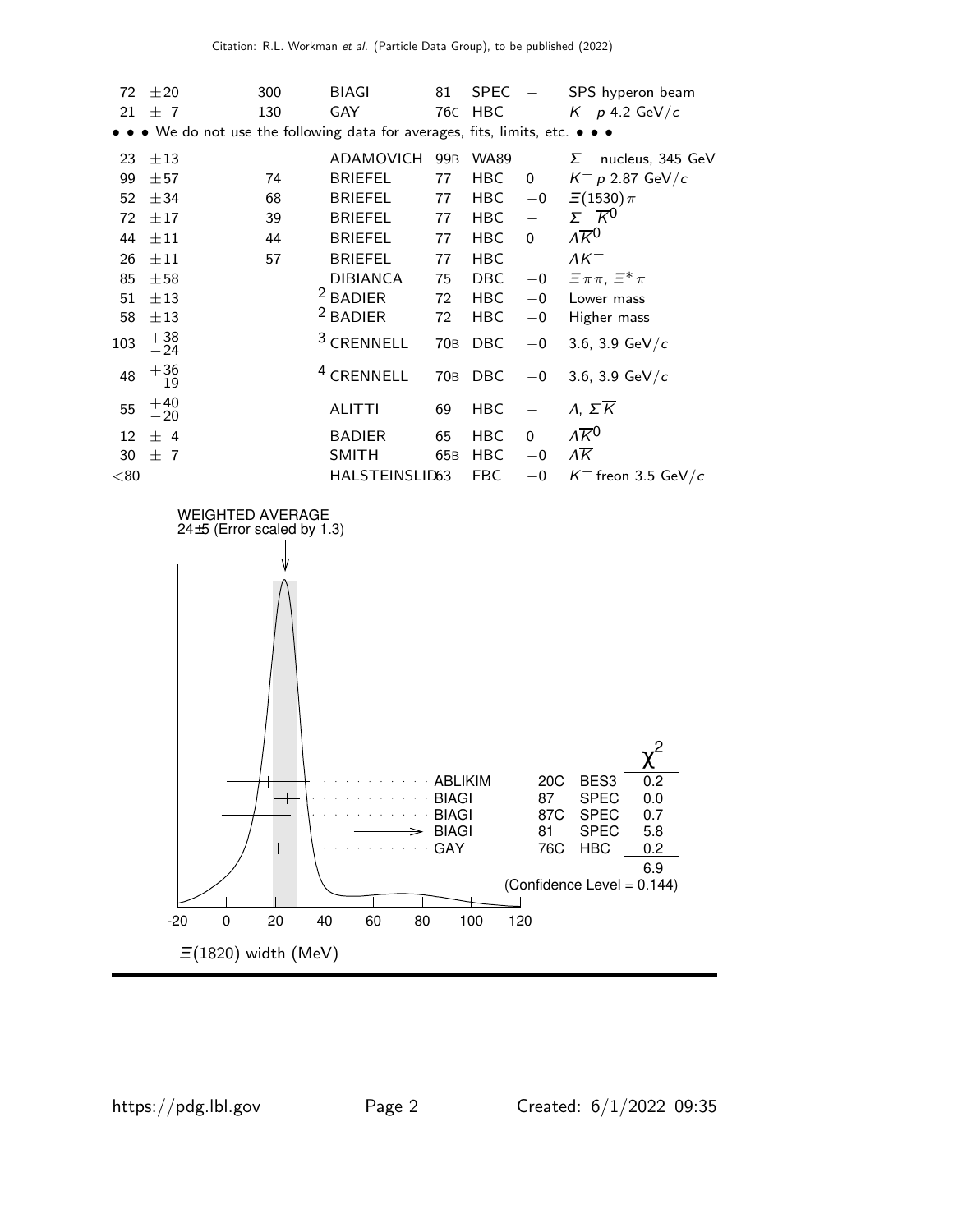### Ξ(1820) DECAY MODES

|            | Mode                                                   | Fraction $(\Gamma_i/\Gamma)$ |
|------------|--------------------------------------------------------|------------------------------|
| $\Gamma_1$ | ΛΚ                                                     | large                        |
| $\Gamma_2$ | $\Sigma\overline{K}$                                   | small                        |
| $\Gamma_3$ | $\Xi \pi$                                              | small                        |
|            | $\Gamma_4 \quad \Xi(1530)\pi$                          | small                        |
|            | $\Gamma_5 = \bar{\pi}\pi \text{ (not } \Xi(1530) \pi)$ |                              |

# Ξ(1820) BRANCHING RATIOS

The dominant modes seem to be  $\Lambda \overline{K}$  and (perhaps)  $\Xi$ (1530) $\pi$ , but the branching fractions are very poorly determined.

| $\Gamma(\Lambda \overline{\mathcal{K}})/\Gamma_{\text{total}}$                |        |                              |    |               |          |                                 | $\Gamma_1/\Gamma$   |
|-------------------------------------------------------------------------------|--------|------------------------------|----|---------------|----------|---------------------------------|---------------------|
| VALUE                                                                         |        | DOCUMENT ID                  |    |               |          | TECN CHG COMMENT                |                     |
| $0.25 \pm 0.05$ OUR AVERAGE<br>$0.24 \pm 0.05$                                |        | <b>ANISOVICH</b>             |    | 12A DPWA      |          | Multichannel                    |                     |
| $0.30 \pm 0.15$                                                               |        | <b>ALITTI</b>                | 69 | <b>HBC</b>    |          | $K^- p$ 3.9-5 GeV/c             |                     |
|                                                                               |        |                              |    |               |          |                                 |                     |
| $\Gamma(\Xi \pi)/\Gamma_{\rm total}$                                          |        |                              |    |               |          |                                 | $\Gamma_3/\Gamma$   |
| VALUE                                                                         |        | DOCUMENT ID                  |    |               |          | TECN CHG COMMENT                |                     |
| $0.10 + 0.10$                                                                 |        | AL ITTI                      | 69 | HBC.          |          | $K^- p$ 3.9-5 GeV/c             |                     |
| $\Gamma(\equiv \pi)/\Gamma(\Lambda \overline{K})$                             |        |                              |    |               |          |                                 | $\Gamma_3/\Gamma_1$ |
| <b>VALUE</b>                                                                  | $CL\%$ | DOCUMENT ID                  |    |               |          | TECN CHG COMMENT                |                     |
| < 0.36                                                                        | 95     | GAY                          |    | 76C HBC       | $\equiv$ | $K^- p$ 4.2 GeV/c               |                     |
| $0.20 \pm 0.20$                                                               |        | <b>BADIER</b>                | 65 | <b>HBC</b>    | 0        | $K^- p 3 \text{ GeV}/c$         |                     |
| $\Gamma(\Xi \pi)/\Gamma(\Xi(1530)\pi)$                                        |        |                              |    |               |          |                                 | $\Gamma_3/\Gamma_4$ |
| <u>VALUE</u>                                                                  |        | DOCUMENT ID                  |    | TECN          | CHG      | <u>COMMENT</u>                  |                     |
| $1.5^{+0.6}_{-0.4}$                                                           |        | <b>APSELL</b>                | 70 | <b>HBC</b>    | $\Omega$ | $K^- p 2.87 \text{ GeV}/c$      |                     |
| $\Gamma(\Sigma \overline{K})/\Gamma_{\text{total}}$                           |        |                              |    |               |          |                                 | $\Gamma_2/\Gamma$   |
| <i>VALUE</i>                                                                  |        | DOCUMENT ID TECN CHG COMMENT |    |               |          |                                 |                     |
| $0.30 \pm 0.15$                                                               |        | <b>ALITTI</b>                | 69 | <b>HBC</b>    |          | $- K^- p 3.9 - 5 \text{ GeV}/c$ |                     |
| • • • We do not use the following data for averages, fits, limits, etc. • • • |        |                              |    |               |          |                                 |                     |
| < 0.02                                                                        |        | <b>TRIPP</b>                 | 67 | <b>RVUE</b>   |          | Use SMITH 65C                   |                     |
| $\Gamma(\Sigma \overline{K})/\Gamma(\Lambda \overline{K})$                    |        |                              |    |               |          |                                 | $\Gamma_2/\Gamma_1$ |
| VALUE                                                                         |        | DOCUMENT ID                  |    |               |          | TECN CHG COMMENT                |                     |
| $0.24 \pm 0.10$                                                               |        | GAY                          |    | $76C$ HBC $-$ |          | $K^-$ p 4.2 GeV/c               |                     |
| $\Gamma(\Xi(1530)\pi)/\Gamma_{\rm total}$                                     |        |                              |    |               |          |                                 | $\Gamma_4/\Gamma$   |
| <i>VALUE</i>                                                                  |        | <i>DOCUMENT ID</i>           |    | <b>TECN</b>   |          | CHG COMMENT                     |                     |
| $0.30 \pm 0.15$                                                               |        | ALITTI                       | 69 | <b>HBC</b>    |          | $K^- p$ 3.9–5 GeV/c             |                     |
|                                                                               |        |                              |    |               |          |                                 |                     |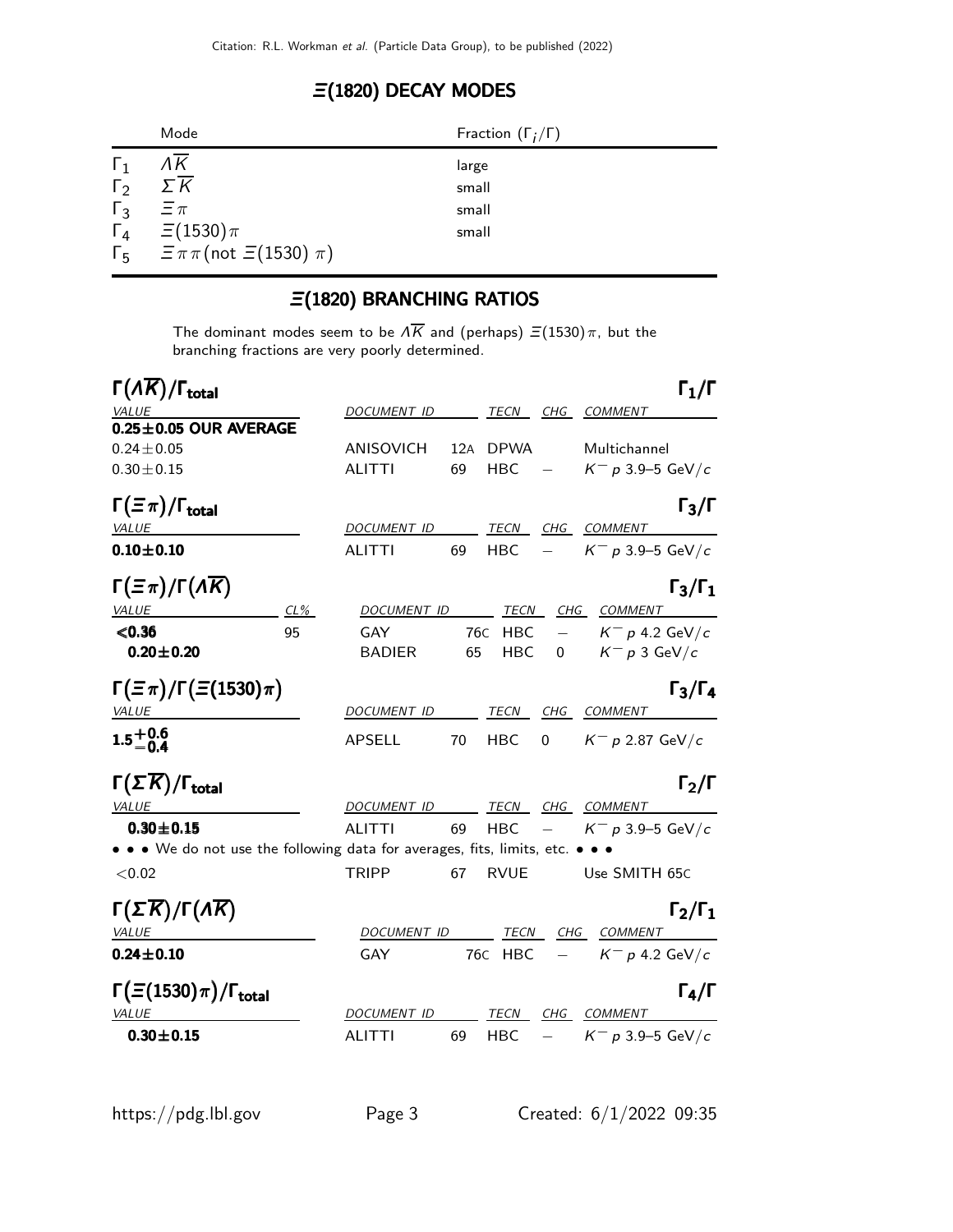• • • We do not use the following data for averages, fits, limits, etc. • • •

| seen      | ASTON                | 85B LASS | $K^-$ p 11 GeV/c  |
|-----------|----------------------|----------|-------------------|
| not seen  | <sup>5</sup> HASSALL | 81 HBC   | $K^-$ p 6.5 GeV/c |
| ${<}0.25$ | <sup>6</sup> DAUBER  | 69 HBC   | $K^-$ p 2.7 GeV/c |

| $\Gamma(\Xi(1530)\pi)/\Gamma(\Lambda\overline{K})$        |              |      |     | $\Gamma_4/\Gamma_1$                 |
|-----------------------------------------------------------|--------------|------|-----|-------------------------------------|
| <i>VALUE</i>                                              | DOCUMENT ID  | TECN | CHG | <i>COMMENT</i>                      |
| 0.38±0.27 OUR AVERAGE Error includes scale factor of 2.3. |              |      |     |                                     |
| $1.0 \pm 0.3$                                             | GAY          |      |     | 76C HBC $ K^- p 4.2 \text{ GeV}/c$  |
| $0.26 + 0.13$                                             | <b>SMITH</b> |      |     | 65C HBC $-0$ $K^- p 2.45-2.7$ GeV/c |

| $\Gamma(\Xi \pi \pi \text{(not } \Xi(1530) \pi))/\Gamma(\Lambda \overline{K})$ |                     |    |             |                          |                                       | $\Gamma_5/\Gamma_1$ |
|--------------------------------------------------------------------------------|---------------------|----|-------------|--------------------------|---------------------------------------|---------------------|
| VALUE                                                                          | <b>DOCUMENT ID</b>  |    | TECN        | CHG                      | <b>COMMENT</b>                        |                     |
| $0.30 \pm 0.20$                                                                | BIAGI               | 87 | <b>SPFC</b> | $\overline{\phantom{a}}$ | $\Xi^-$ Be 116 GeV                    |                     |
| • • • We do not use the following data for averages, fits, limits, etc. • • •  |                     |    |             |                          |                                       |                     |
| ${<}0.14$                                                                      | <sup>7</sup> BADIER | 65 | <b>HBC</b>  | - 0                      | 1 st. dev. limit                      |                     |
| > 0.1                                                                          | <b>SMITH</b>        |    |             |                          | 65C HBC $-0$ $K^- p 2.45 - 2.7$ GeV/c |                     |
| $\Gamma(\Xi \pi \pi \text{(not } \Xi(1530) \pi)) / \Gamma(\Xi(1530) \pi)$      |                     |    |             |                          |                                       | $\Gamma_5/\Gamma_4$ |
| VALUE                                                                          | DOCUMENT ID         |    | TECN        |                          | CHG<br><b>COMMENT</b>                 |                     |
| consistent with zero                                                           | GAY                 |    |             |                          | 76C HBC $ K^- p 4.2 \text{ GeV}/c$    |                     |
| • • • We do not use the following data for averages, fits, limits, etc. • • •  |                     |    |             |                          |                                       |                     |
| $0.3 \pm 0.5$                                                                  | <b>APSELL</b>       |    | 70<br>HBC   | $\overline{0}$           | $K^-$ p 2.87 GeV/c                    |                     |

## $\Xi$ (1820) FOOTNOTES

- $^1$ BIAGI 87 also sees weak signals in the in the  $\bar{z}^-\pi^+\pi^-$  channel at 1782.6  $\pm$  1.4 MeV  $(\Gamma = 6.0 \pm 1.5 \text{ MeV})$  and  $1831.9 \pm 2.8 \text{ MeV}$  ( $\Gamma = 9.6 \pm 9.9 \text{ MeV}$ ).
- $2$  BADIER 72 adds all channels and divides the peak into lower and higher mass regions. The data can also be fitted with a single Breit-Wigner of mass 1800 MeV and width 150 MeV.
- $3$  From a fit to inclusive  $\equiv \pi$ ,  $\equiv \pi \pi$ , and  $\Delta K^{-}$  spectra.
- <sup>4</sup> From a fit to inclusive  $\equiv \pi$  and  $\equiv \pi \pi$  spectra only.
- $5$  Including  $\Xi \pi \pi$ .

6 DAUBER 69 uses in part the same data as SMITH 65C.

<sup>7</sup> For the decay mode  $\bar{z}^- \pi^+ \pi^0$  only. This limit includes  $\bar{z}$ (1530) $\pi$ .

 $8$  Or less. Upper limit for the 3-body decay.

### Ξ(1820) REFERENCES

| 20C | PRL 124 032002 | M. Ablikim et al.         | (BESIII Collab.)         |
|-----|----------------|---------------------------|--------------------------|
| 12A | EPJ A48 15     | A.V. Anisovich et al.     | (BONN, PNPI)             |
| 99B | EPJ C11 271    | M.I. Adamovich et al.     | (CERN WA89 Collab.)      |
| 87  | ZPHY C34 15    | S.F. Biagi et al.         | (BRIS, CERN, GEVA+)      |
| 87C | ZPHY C34 175   | S.F. Biagi et al.         | (BRIS,CERN,GEVA+)JP      |
| 85B | PR D32 2270    | D. Aston <i>et al.</i>    | (SLAC, CARL, CNRC, CINC) |
| 83  | PRL 51 951     | C.M. Jenkins et al.       | $(FSU, BRAN, LBL+)$      |
| 81  |                | S.F. Biagi et al.         | $(BRIS, CAVE, GEVA+)$    |
| 81  | NP B189 397    | J.K. Hassall et al.       | (CAVE, MSU)              |
| 78  | PL 77B 451     | D. Teodoro et al.         | (AMST, CERN, NIJM+) JP   |
| 77  | PR D16 2706    | E. Briefel et al.         | (BRAN, UMD, SYRA+)       |
|     | PRL 23 884     | S.P. Apsell <i>et al.</i> | (BRAN, UMD, SYRA+).      |
| 76C | PL 62B 477     | J.B. Gay et al.           | (AMST, CERN, NIJM) IJ    |
|     |                | ZPHY C9 305               |                          |

https://pdg.lbl.gov Page 4 Created: 6/1/2022 09:35